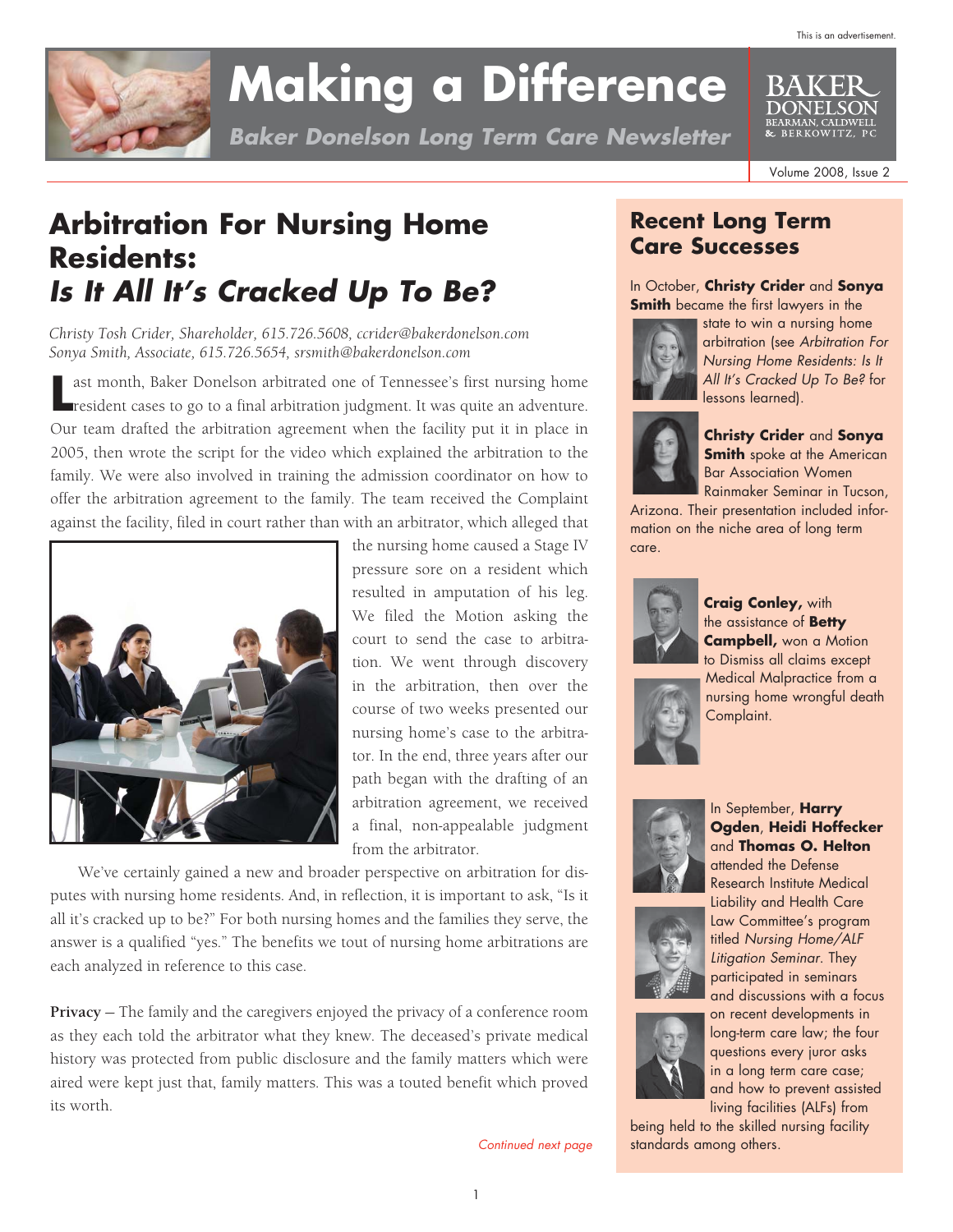#### **Arbitration for Nursing Home residents:** *Is It All It's Cracked Up to Be?, continued*

**Informality/Flexibility** — Our mutually-selected arbitrator maintained a respectful, yet relaxed environment. We all sat around one table together. Breaks were taken whenever convenient for the parties rather than for a jury. We ate snacks, and sometimes meals, during testimony when agreed to by all parties and the witness to keep everyone comfortable and the process moving. The informality and flexibility made the process of adjudication more comfortable for everyone.

**Efficiency** — We entered into an Agreed Scheduling Order signed by the Arbitrator which gave each side the same number of days and set forth the start time and end time each day. If we had followed that Agreed Scheduling Order, the process would have been quite efficient. However, the Plaintiff asked to continue very late each night, sometimes resulting in 13-hour days. The Arbitrator accommodated this request under the theory of being accommodating and allowing all proposed testimony to be heard. Certainly, many trial judges would have done the same thing. However, it resulted in long, more expensive days. In most trial courts, the arbitration itself would have gone for more days and thus resulted in more costs. The lesson learned is to interview each potential arbitrator prior to hiring one.

**Less expensive** — Our arbitration as a whole was less expensive than a jury trial would have been. There is no appeal right absent fraud, saving the parties tens of thousands of dollars. The motion practice was less expensive because we decided to have all of our hearings by phone before the start of the regular work day. Therefore, there was no expense of traveling to and from the courthouse and waiting our turn for our motions to be heard. However, both parties must be careful to select an arbitrator who will make hard decisions. This means he must enforce rules which limit the claim to viable causes of action and limit discovery to information genuinely calculated to lead to the discovery of admissible evidence. In our case, we had few written discovery disputes. It should be anticipated that many attorneys will try to distract from the medicine in the case by requesting thousands of pages of irrelevant documents about the operation of the nursing home.

 It is key to understand the arbitrator's philosophy before one is selected. If you have an arbitrator who believes that discovery should have few limits in the name of flexibility and informality, then costs and inconvenience to the parties could escalate quickly. Also, many trial judges will dispose of all or part of claims which are not viable prior to a trial. When selecting an arbitrator, it is important to seek out this trait. It does not benefit either party to allow nonviable claims to go to arbitration; it only drives up the cost for both sides with the same result. The lesson on this point is: Select an arbitrator with care and your proceeding should be much less expensive than a trial.

 What is the verdict on nursing home arbitration? When the right arbitrator is selected, the process is much more tolerable for all parties than protracted litigation and appeals. Both sides in our dispute seemed quite pleased with the professionalism of our arbitrator. And what was the verdict in our arbitration? A full defense verdict. It would likely have been the same result in front of a jury, but it would have taken both sides much more time, money and inconvenience to get there.

*Ms. Crider and Ms. Smith are attorneys in Baker Donelson's Nashville office.*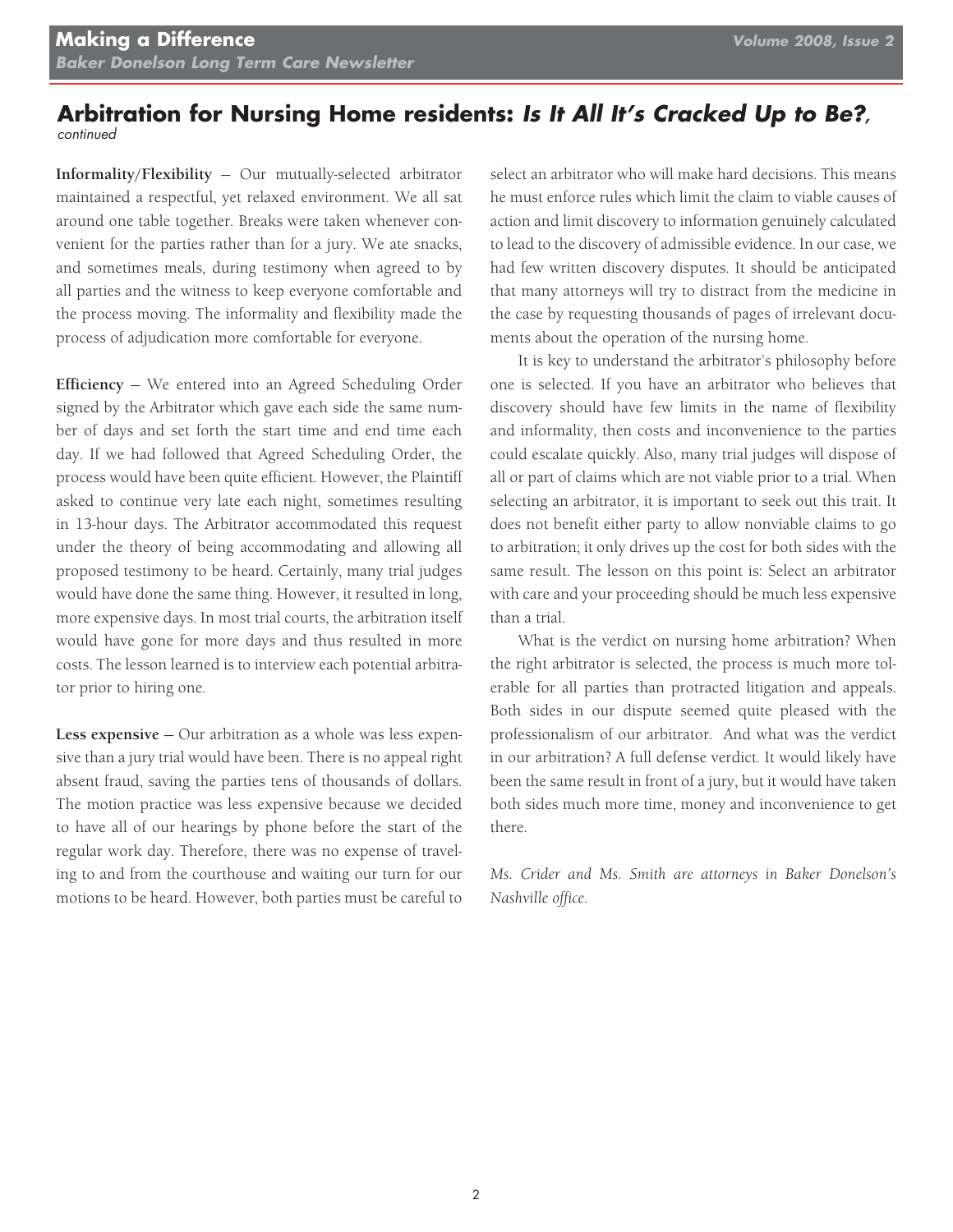## **Incident Reports:** *Protection or Production?*

*Harry Ogden, Shareholder, 865.549.7120, hogden@bakerdonelson.com*

**O**ne of the stickiest issues in long<br>term care litigation is production of incident reports. In virtually every case a plaintiff seeks discovery of facility incident reports, particularly regarding the resident at issue. These incident reports may be internal quality assurance documents that include statements submitted or authored by eye witnesses (e.g., CNAs who observed or addressed a fall), as well as trending analyses that

may be conducted and documented by the facility quality assurance committee. Incident reports also include reports that are required by federal and/or state authorities to be submitted to the administrative or regulatory body of the State.

 In order to participate in the Medicare reimbursement program, a long term care facility is required to have a quality assurance committee:

A skilled nursing facility must maintain a quality assessment and assurance committee consisting of the Director of Nursing Services, . . . which (i) meets at least quarterly to identify issues with respect to which quality assessment and assurance activities are necessary and (ii) develops and implements appropriate plans of action to correct identified quality deficiencies. 42 U.S.C. § 1395i-3(b)(1)(B)

 Under this same section of the Social Security Act, the records of such committee are subject to strict confiden-

tiality requirements and are expressly excluded from discovery. Under the Act, a state "may not require disclosure of the records of such committee except insofar as such disclosure is related to the compliance of such Committee with the requirements of this subparagraph." *Id.* Most states have similar "peer review" protection laws that likewise protect the work and materials of such a committee. For example, the



Tennessee Peer Review Law of 1967 states, "All information, interviews, incidents or other reports, statements, memoranda or other data furnished to any [peer review] committee . . . are declared to be privileged." Tenn. Code Ann. § 63-6-219(e). The Tennessee Supreme Court "has emphasized that the 'broad language of the [peer review law] encompasses any and all matters related to the peer review process.'" *Stratienko v. Chattanooga-Hamilton County Hosp. of Auth.*, 226 S.W. 3d 280, 283 (Tenn. 2007) (quoting *Eyring v. Ft. Sanders Parkwest Med. Center, Inc.* 991 S.W. 2d 230, 239 (Tenn. 1999)). *Stratienko* narrows the protection somewhat to documents that are not available from some "alternative" source, e.g., chart materials maintained in the ordinary course of business. *Id.* at 285- 286. Accordingly, a peer review committee may review nurses' notes from a resident chart as part of the review process. However, simply reviewing materials from an "alternative" source (i.e., the resident chart) does not shield

> those documents with the cloak of confidentiality. On the other hand, incident report forms and statements gathered solely for presentation and consideration by the committee should be protected as they are not so available from an "alternative" source.

> Likewise, long term care facilities are required to report certain "unusual events" to the State. Such reports may generate surveys but are required by most state laws. *See e.g.*, The

Tennessee Health Data Reporting Act of 2002, Tenn. Code Ann. § 68-11-211. Similar protection from discovery is afforded to these reports as well. "The event report and the corrective action report . . . shall be confidential and not subject to discovery, subpoena or legal compulsion for release to any person or entity, nor shall the report be admissible in any civil or administrative proceeding, . . ." Tenn. Code Ann. 68-11-  $211(d)(1)$ .

 What must a facility do to assure compliance with these standards so as to protect these reports? In a recent case in the Eastern District of Tennessee,